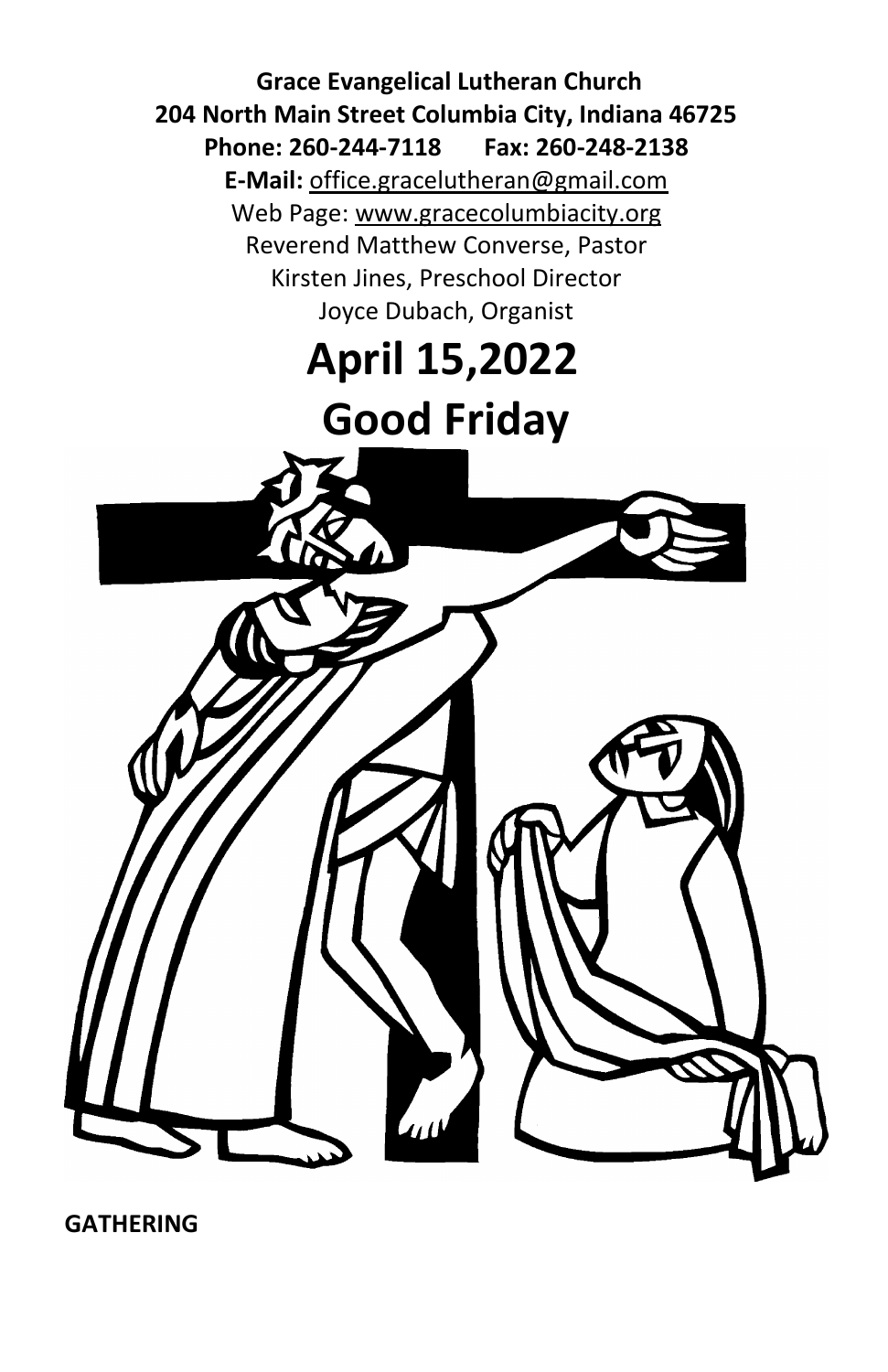## *[Please stand as you are able]* **PRAYER OF THE DAY**

Let us pray.

Almighty God, look with loving mercy on your family, for whom our Lord Jesus Christ was willing to be betrayed, to be given over to the hands of sinners, and to suffer death on the cross; who now lives and reigns with you and the Holy Spirit, one God, forever and ever. **Amen.**

### **FIRST READING: ISAIAH 52:13-53:12**

A reading from Isaiah.

 $13$ See, my servant shall prosper;

he shall be exalted and lifted up,

and shall be very high.

 $14$  Just as there were many who were astonished at him —so marred was his appearance, beyond human semblance, and his form beyond that of mortals—

 $15$ so he shall startle many nations; kings shall shut their mouths because of him;

for that which had not been told them they shall see,

and that which they had not heard they shall contemplate.

 $53:1$ Who has believed what we have heard?

And to whom has the arm of the LORD been revealed?

 $2$ For he grew up before him like a young plant, and like a root out of dry ground;

he had no form or majesty that we should look at him,

nothing in his appearance that we should desire him.

 $3$ He was despised and rejected by others;

a man of suffering and acquainted with infirmity;

and as one from whom others hide their faces

he was despised, and we held him of no account.

<sup>4</sup>Surely he has borne our infirmities

and carried our diseases;

yet we accounted him stricken,

struck down by God, and afflicted.

 $5$ But he was wounded for our transgressions, crushed for our iniquities;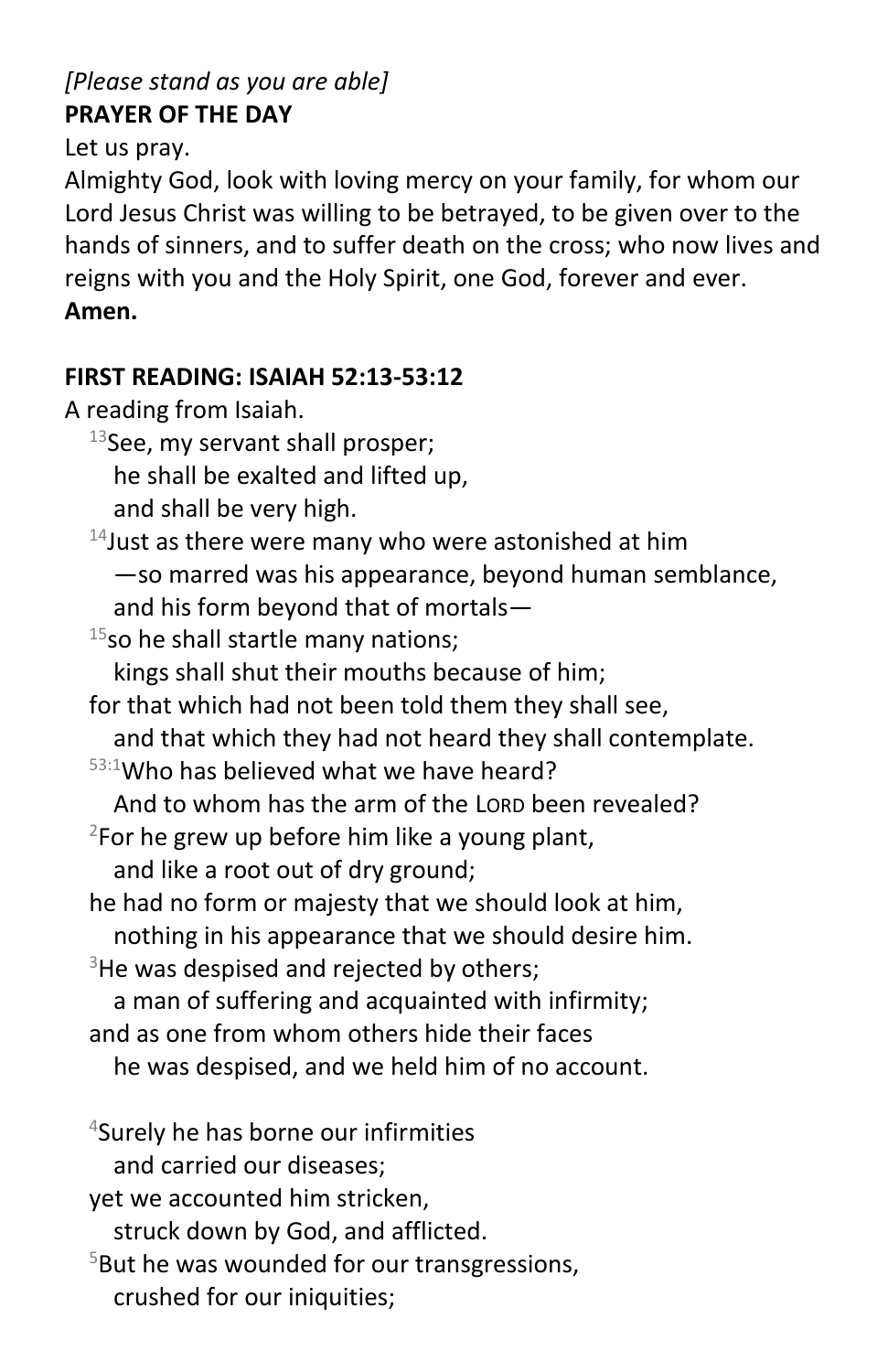upon him was the punishment that made us whole, and by his bruises we are healed.  $6$ All we like sheep have gone astray; we have all turned to our own way, and the LORD has laid on him the iniquity of us all.

 $7$ He was oppressed, and he was afflicted, yet he did not open his mouth; like a lamb that is led to the slaughter, and like a sheep that before its shearers is silent, so he did not open his mouth.  $8By$  a perversion of justice he was taken away. Who could have imagined his future? For he was cut off from the land of the living, stricken for the transgression of my people.  $9$ They made his grave with the wicked and his tomb with the rich, although he had done no violence, and there was no deceit in his mouth.

 $10$ Yet it was the will of the LORD to crush him with pain. When you make his life an offering for sin,

he shall see his offspring, and shall prolong his days; through him the will of the LORD shall prosper.

 $11$ Out of his anguish he shall see light;

- he shall find satisfaction through his knowledge. The righteous one, my servant, shall make many righteous, and he shall bear their iniquities.
- <sup>12</sup>Therefore I will allot him a portion with the great, and he shall divide the spoil with the strong;
- because he poured out himself to death,

and was numbered with the transgressors;

yet he bore the sin of many,

and made intercession for the transgressors.

The word of the Lord.

## **Thanks be to God.**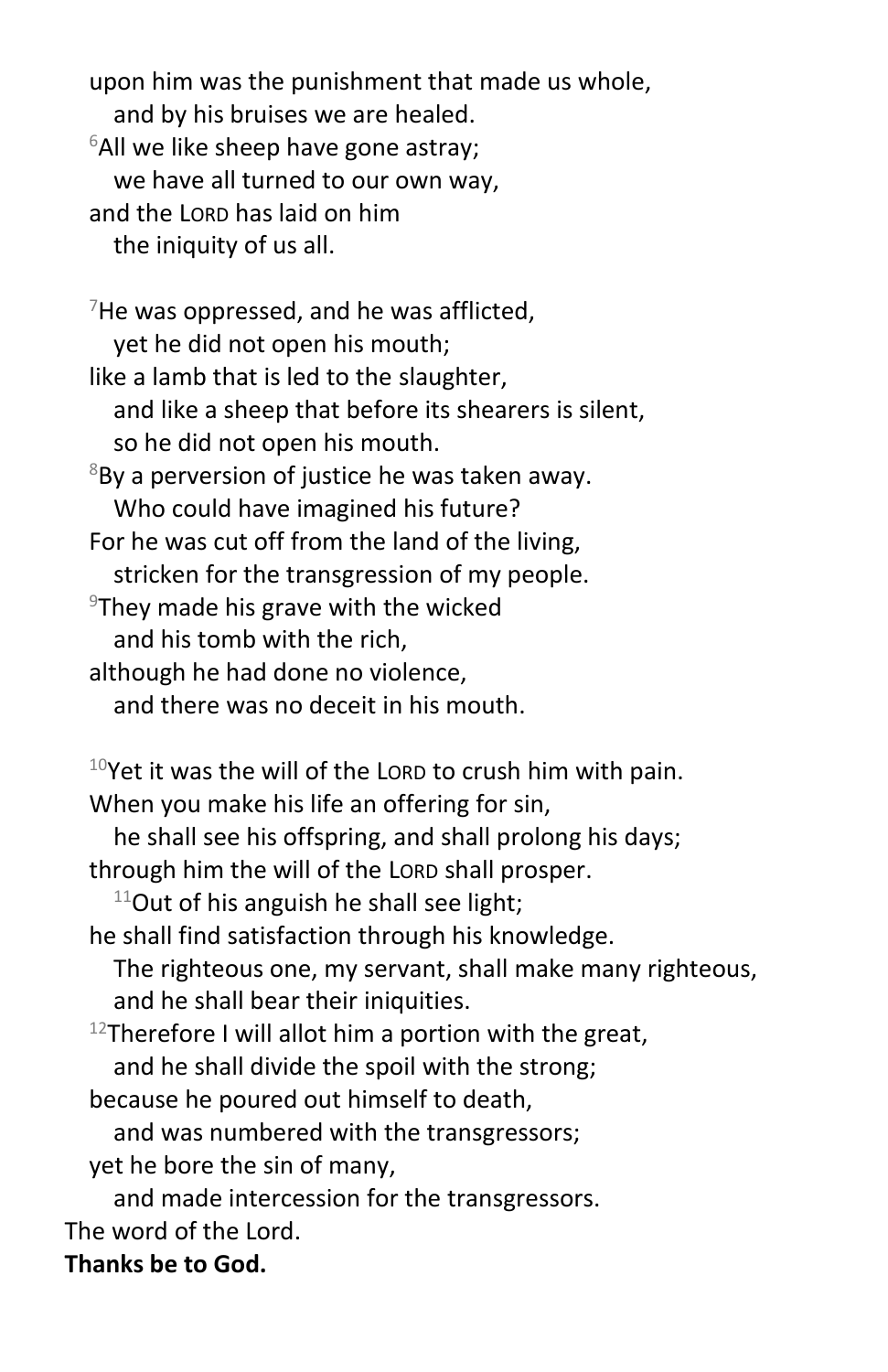#### **PSALM: PSLAM 22**

 $1$ My God, my God, why have you forsaken me? Why so far from saving me, so far from the words of my

groaning?

### <sup>2</sup>**My God, I cry out by day, but you do not answer; by night, but I find no rest.**

 $3$ Yet you are the Holy One, enthroned on the praises of Israel.

<sup>4</sup>**Our ancestors put their trust in you, they trusted, and you rescued them.**

 $5$ They cried out to you and were delivered; they trusted in you and were not put to shame.

<sup>6</sup>**But as for me, I am a worm and not human, scorned by all and despised by the people.**

 $7$ All who see me laugh me to scorn;

they curl their lips; they shake their heads.

8 **"Trust in the LORD; let the LORD deliver;**

**let God rescue him if God so delights in him."**

- <sup>9</sup>Yet you are the one who drew me forth **<sup>|</sup>** from the womb, and kept me safe on my mother's breast.
- <sup>10</sup>**I have been entrusted to you ever since I was born; you were my God when I was still in my mother's womb.**

 $11$ Be not far from me, for trouble is near, and there is no one to help.

<sup>12</sup>**Many young bulls encircle me; strong bulls of Bashan surround me.**

 $13$ They open wide their jaws at me, like a slashing and **<sup>|</sup>** roaring lion.

<sup>14</sup>I am poured out like water; all my bones are out of joint; **my heart within my breast is melting wax.**

 $15$ My strength is dried up like a potsherd; my tongue sticks to the roof of my mouth;

and you have laid me in the dust of death.

<sup>16</sup>**Packs of dogs close me in, a band of evildoers circles round me; they pierce my hands and my feet.**

<sup>17</sup>I can count all my bones

while they stare at me and gloat.

18**They divide my garments among them;**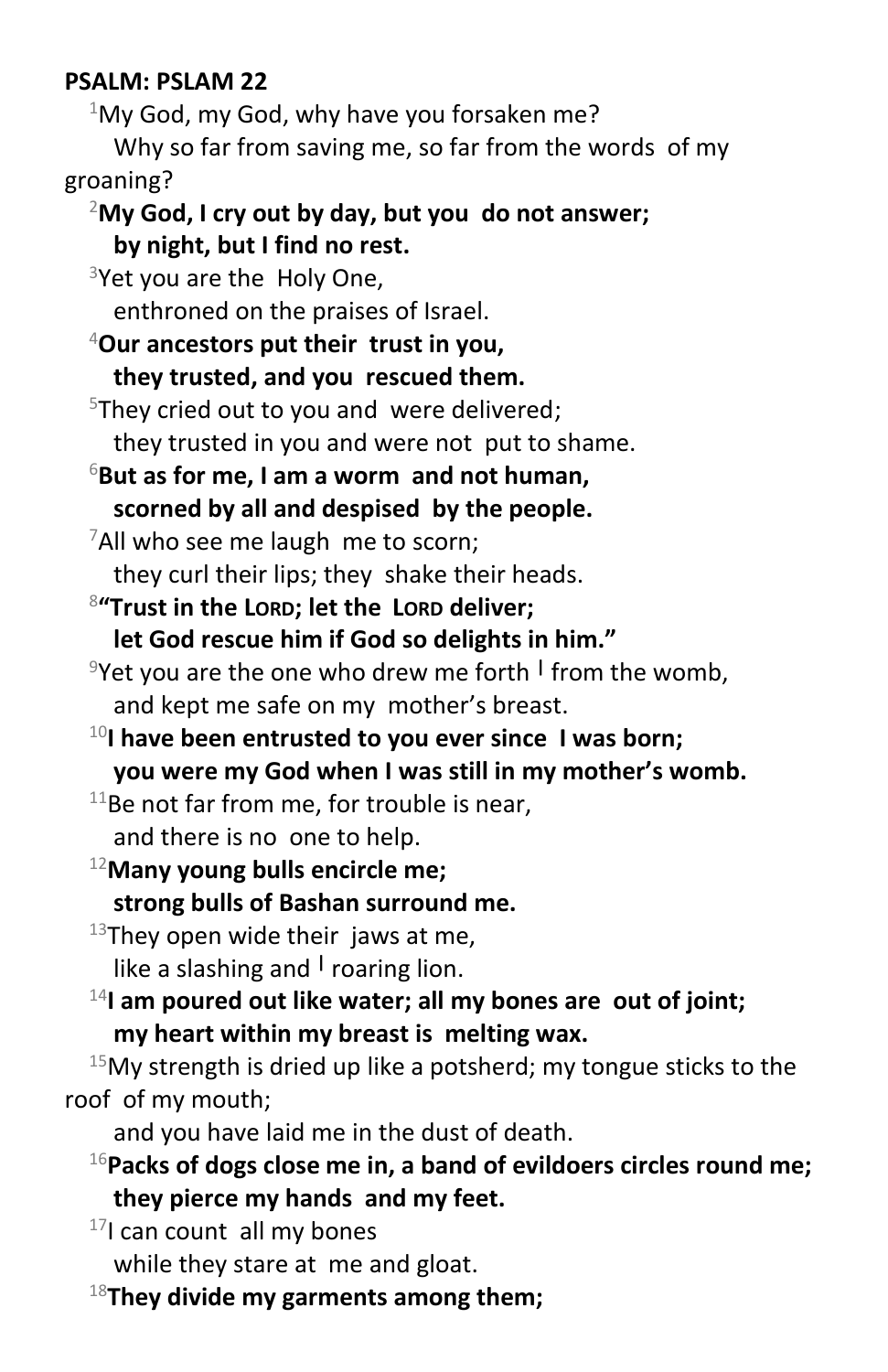**for my clothing, they cast lots.**

 $19$ But you, O LORD, be not far away;

O my help, hasten to my aid.

<sup>20</sup>**Deliver me from the sword,**

**my life from the power of the dog.**

 $21$ Save me from the lion's mouth!

From the horns of wild bulls you have rescued me.

<sup>22</sup>**I will declare your name to my people;**

**in the midst of the assembly I will praise you.**

 $23$ You who fear the LORD, give praise! All you of Jacob's line, give glory.

Stand in awe of the LORD, all you off-spring of Israel.

<sup>24</sup>**For the LORD does not despise nor abhor the poor in their** 

**poverty; neither is the LORD's face hidden from them;**

**but when they cry out, the LORD hears them.**

<sup>25</sup>From you comes my praise in the great assembly;

I will perform my vows in the sight of those who fear the LORD.

<sup>26</sup>**The poor shall eat and be satisfied,**

**Let those who seek the LORD give praise! May your hearts live forever!**

 $27$ All the ends of the earth shall remember and turn to the LORD; all the families of nations shall bow before God.

<sup>28</sup>**For dominion belongs to the LORD,**

## **who rules over the nations.**

 $29$ Indeed, all who sleep in the earth shall bow down in worship; all who go down to the dust, though they be dead, shall kneel before the LORD.

<sup>30</sup>**Their descendants shall serve the LORD,**

**whom they shall proclaim to generations to come.**

<sup>31</sup>They shall proclaim God's deliverance to a people **<sup>|</sup>** yet unborn, saying to them, "The LORD has acted!"

# **SECOND READING: HEBRES 10:16-25**

A reading from Hebrews.

 $16$ "This is the covenant that I will make with them after those days, says the Lord:

I will put my laws in their hearts,

and I will write them on their minds,"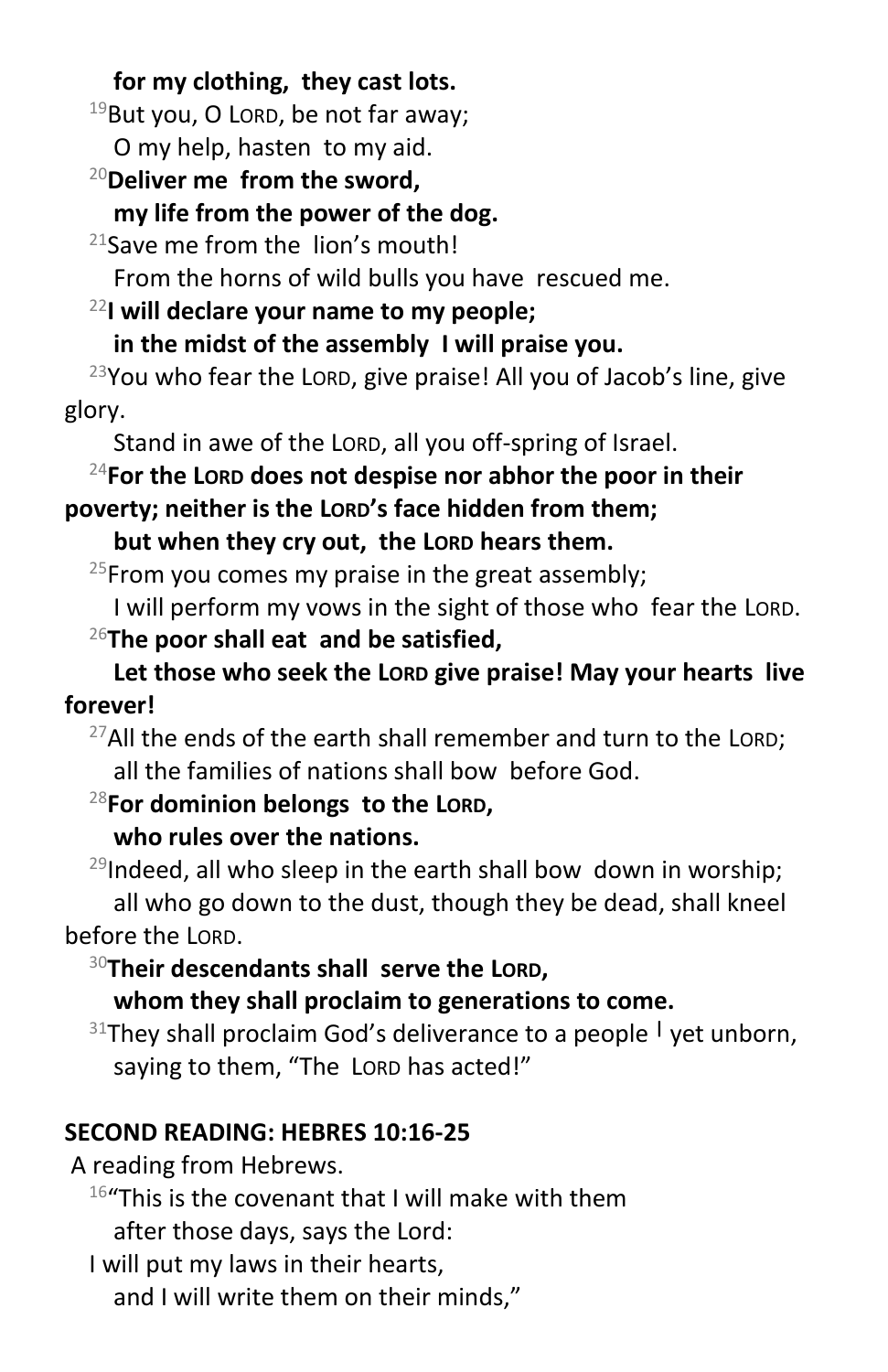$17$ and then is added,

"I will remember their sins and their lawless deeds no more."  $18$ Where there is forgiveness of these, there is no longer any offering for sin.

<sup>19</sup>Therefore, my friends, since we have confidence to enter the sanctuary by the blood of Jesus,  $^{20}$ by the new and living way that he opened for us through the curtain (that is, through his flesh),  $^{21}$ and since we have a great priest over the house of God,  $^{22}$  let us approach with a true heart in full assurance of faith, with our hearts sprinkled clean from an evil conscience and our bodies washed with pure water. <sup>23</sup> Let us hold fast to the confession of our hope without wavering, for he who has promised is faithful.  $24$ And let us consider how to provoke one another to love and good deeds,  $25$  not neglecting to meet together, as is the habit of some, but encouraging one another, and all the more as you see the Day approaching. The word of the Lord.

**Thanks be to God.**

## *[Please stand as you are able]* **GOSPEL ACCLAMATION (ELW p. 263)**

Look to Jesus, who for the sake of the joy that was set before him endured the cross, disregarding its shame,\* and has taken his seat at the right hand of the **<sup>|</sup>** throne of God. *(Heb. 12:2)*

## **GOSPEL:JOHN 18:1-19:42**

The passion of our Lord Jesus Christ according to John. 1 Jesus went out with his disciples across the Kidron valley to a place where there was a garden, which he and his disciples entered.  $2Now$ Judas, who betrayed him, also knew the place, because Jesus often met there with his disciples.  $3$ So Judas brought a detachment of soldiers together with police from the chief priests and the Pharisees, and they came there with lanterns and torches and weapons. <sup>4</sup>Then Jesus, knowing all that was to happen to him, came forward and asked them, "Whom are you looking for?" <sup>5</sup>They answered, "Jesus of Nazareth." Jesus replied, "I am he." Judas, who betrayed him, was standing with them.  $6$ When Jesus said to them, "I am he," they stepped back and fell to the ground.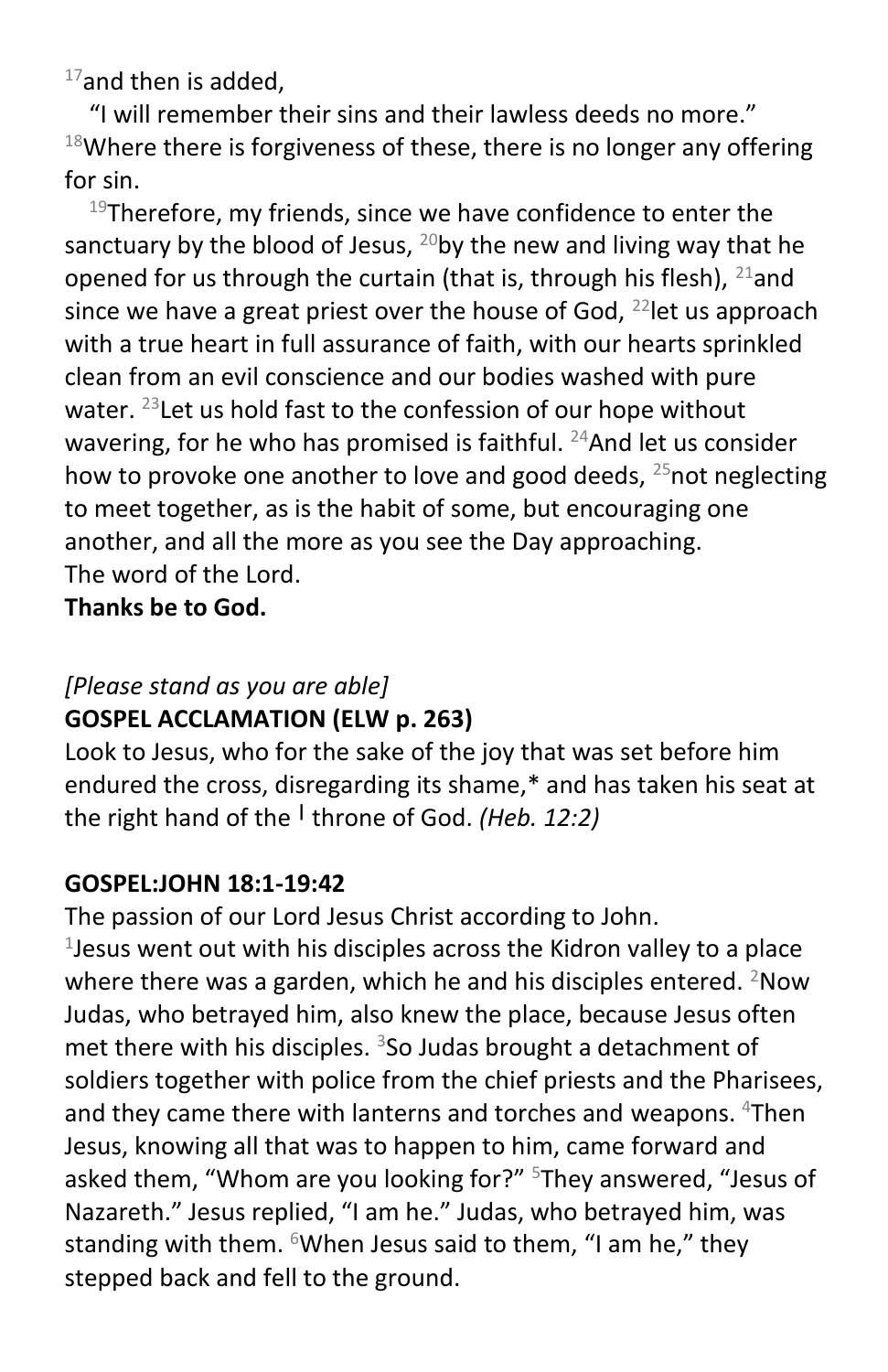$7$ Again he asked them, "Whom are you looking for?" And they said, "Jesus of Nazareth." <sup>8</sup>Jesus answered, "I told you that I am he. So if you are looking for me, let these men go." <sup>9</sup>This was to fulfill the word that he had spoken, "I did not lose a single one of those whom you gave me. $"$  <sup>10</sup>Then Simon Peter, who had a sword, drew it, struck the high priest's slave, and cut off his right ear. The slave's name was Malchus. <sup>11</sup> Jesus said to Peter, "Put your sword back into its sheath. Am I not to drink the cup that the Father has given me?"

 $12$ So the soldiers, their officer, and the Jewish police arrested Jesus and bound him.  $^{13}$ First they took him to Annas, who was the fatherin- law of Caiaphas, the high priest that year.  $^{14}$ Caiaphas was the one who had advised the Jews that it was better to have one person die for the people.

<sup>15</sup>Simon Peter and another disciple followed Jesus. Since that disciple was known to the high priest, he went with Jesus into the courtyard of the high priest,  $16$  but Peter was standing outside at the gate. So the other disciple, who was known to the high priest, went out, spoke to the woman who guarded the gate, and brought Peter in. <sup>17</sup>The woman said to Peter, "You are not also one of this man's disciples, are you?" He said, "I am not."  $18$ Now the slaves and the police had made a charcoal fire because it was cold, and they were standing around it and warming themselves. Peter also was standing with them and warming himself.

 $19$ Then the high priest questioned Jesus about his disciples and about his teaching.  $^{20}$  Jesus answered, "I have spoken openly to the world; I have always taught in synagogues and in the temple, where all the Jews come together. I have said nothing in secret. <sup>21</sup>Why do you ask me? Ask those who heard what I said to them; they know what I said." <sup>22</sup>When he had said this, one of the police standing nearby struck Jesus on the face, saying, "Is that how you answer the high priest?"<sup>23</sup> Jesus answered, "If I have spoken wrongly, testify to the wrong. But if I have spoken rightly, why do you strike me?"  $24$ Then Annas sent him bound to Caiaphas the high priest.

 $25$ Now Simon Peter was standing and warming himself. They asked him, "You are not also one of his disciples, are you?" He denied it and said, "I am not."  $^{26}$ One of the slaves of the high priest, a relative of the man whose ear Peter had cut off, asked, "Did I not see you in the garden with him?"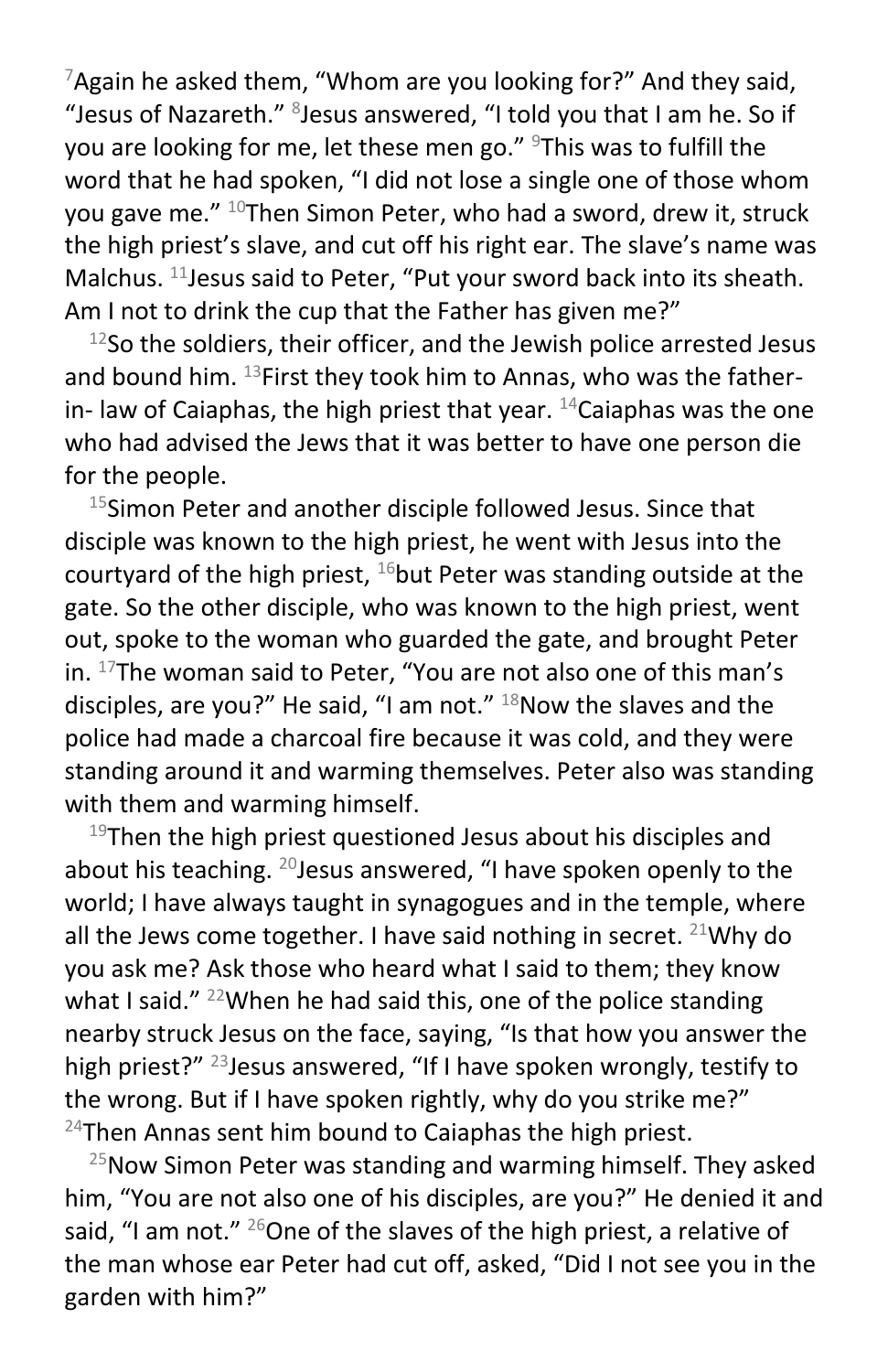$27$ Again Peter denied it, and at that moment the cock crowed.

 $28$ Then they took Jesus from Caiaphas to Pilate's headquarters. It was early in the morning. They themselves did not enter the headquarters, so as to avoid ritual defilement and to be able to eat the Passover.  $29$ So Pilate went out to them and said, "What accusation do you bring against this man?"  $30$ They answered, "If this man were not a criminal, we would not have handed him over to you." <sup>31</sup>Pilate said to them, "Take him yourselves and judge him according to your law." The Jews replied, "We are not permitted to put anyone to death." <sup>32</sup>(This was to fulfill what Jesus had said when he indicated the kind of death he was to die.)

 $33$ Then Pilate entered the headquarters again, summoned Jesus, and asked him, "Are you the King of the Jews?" <sup>34</sup>Jesus answered, "Do you ask this on your own, or did others tell you about me?"  $35$ Pilate replied, "I am not a Jew, am I? Your own nation and the chief priests have handed you over to me. What have you done?" 36 Jesus answered, "My kingdom is not from this world. If my kingdom were from this world, my followers would be fighting to keep me from being handed over to the Jews. But as it is, my kingdom is not from here." <sup>37</sup>Pilate asked him, "So you are a king?" Jesus answered, "You say that I am a king. For this I was born, and for this I came into the world, to testify to the truth. Everyone who belongs to the truth listens to my voice."  $38$ Pilate asked him, "What is truth?"

After he had said this, he went out to the Jews again and told them, "I find no case against him.  $39$ But you have a custom that I release someone for you at the Passover. Do you want me to release for you the King of the Jews?" <sup>40</sup>They shouted in reply, "Not this man, but Barabbas!" Now Barabbas was a bandit.

 $19:1$ Then Pilate took Jesus and had him flogged. <sup>2</sup>And the soldiers wove a crown of thorns and put it on his head, and they dressed him in a purple robe.  $3$ They kept coming up to him, saying, "Hail, King of the Jews!" and striking him on the face. <sup>4</sup>Pilate went out again and said to them, "Look, I am bringing him out to you to let you know that I find no case against him."  $5$ So Jesus came out, wearing the crown of thorns and the purple robe. Pilate said to them, "Here is the man!"  $6$ When the chief priests and the police saw him, they shouted, "Crucify him! Crucify him!" Pilate said to them, "Take him yourselves and crucify him; I find no case against him."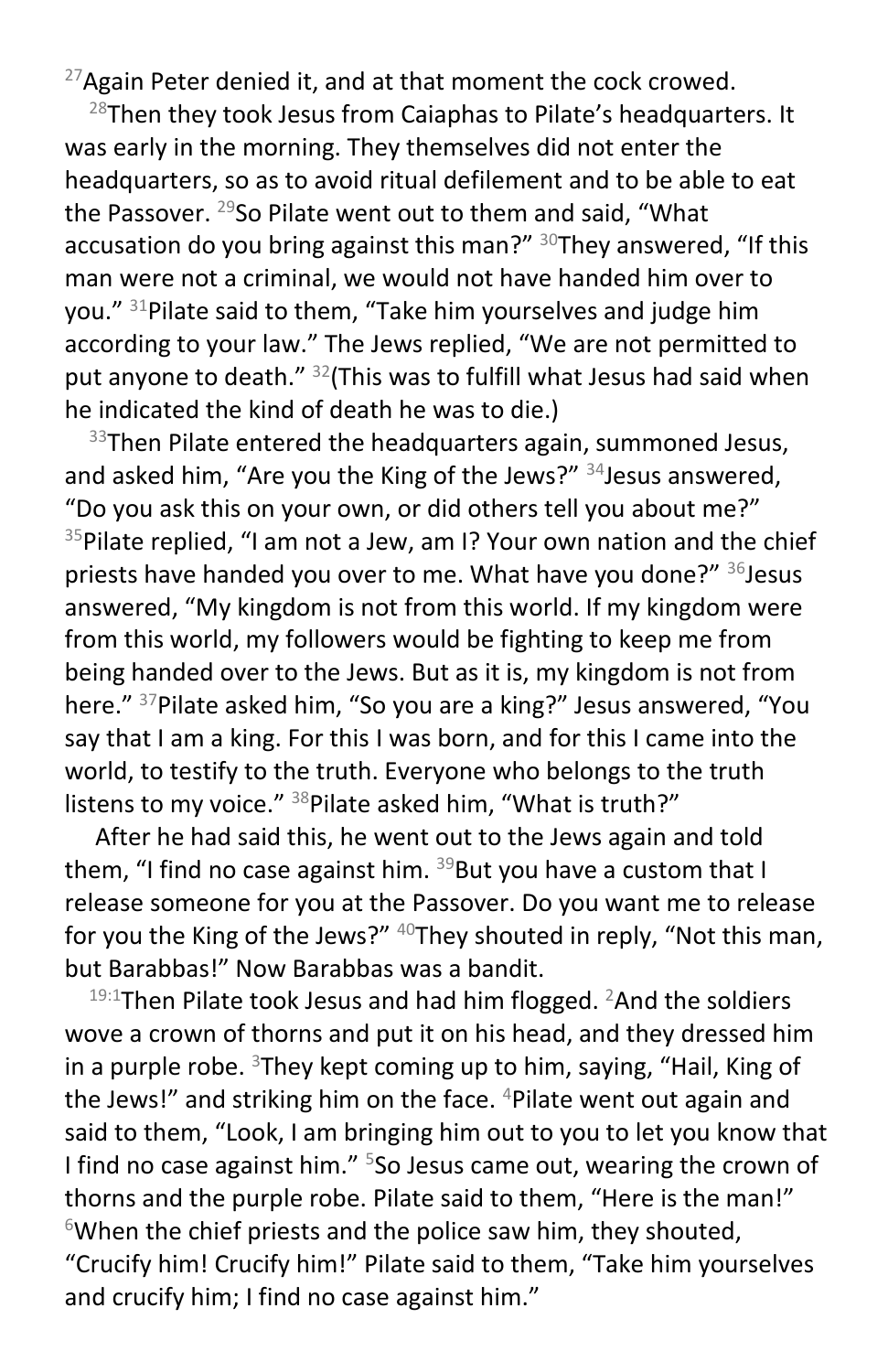$7$ The Jews answered him, "We have a law, and according to that law he ought to die because he has claimed to be the Son of God."

 $8$ Now when Pilate heard this, he was more afraid than ever.  $9$ He entered his headquarters again and asked Jesus, "Where are you from?" But Jesus gave him no answer.  $10P$  pilate therefore said to him, "Do you refuse to speak to me? Do you not know that I have power to release you, and power to crucify you?"  $11$  Jesus answered him, "You would have no power over me unless it had been given you from above; therefore the one who handed me over to you is guilty of a greater sin." <sup>12</sup> From then on Pilate tried to release him, but the Jews cried out, "If you release this man, you are no friend of the emperor. Everyone who claims to be a king sets himself against the emperor."

 $13$ When Pilate heard these words, he brought Jesus outside and sat on the judge's bench at a place called The Stone Pavement, or in Hebrew Gabbatha. <sup>14</sup>Now it was the day of Preparation for the Passover; and it was about noon. He said to the Jews, "Here is your King!" <sup>15</sup>They cried out, "Away with him! Away with him! Crucify him!" Pilate asked them, "Shall I crucify your King?" The chief priests answered, "We have no king but the emperor."  $16$ Then he handed him over to them to be crucified.

So they took Jesus;  $17$  and carrying the cross by himself, he went out to what is called The Place of the Skull, which in Hebrew is called Golgotha.  $^{18}$ There they crucified him, and with him two others, one on either side, with Jesus between them. <sup>19</sup>Pilate also had an inscription written and put on the cross. It read, "Jesus of Nazareth, the King of the Jews."  $^{20}$ Many of the Jews read this inscription, because the place where Jesus was crucified was near the city; and it was written in Hebrew, in Latin, and in Greek. <sup>21</sup>Then the chief priests of the Jews said to Pilate, "Do not write, 'The King of the Jews,' but, 'This man said, I am King of the Jews.'" <sup>22</sup>Pilate answered, "What I have written I have written." <sup>23</sup> When the soldiers had crucified Jesus, they took his clothes and divided them into four parts, one for each soldier. They also took his tunic; now the tunic was seamless, woven in one piece from the top.  $24$ So they said to one another, "Let us not tear it, but cast lots for it to see who will get it." This was to fulfill what the scripture says,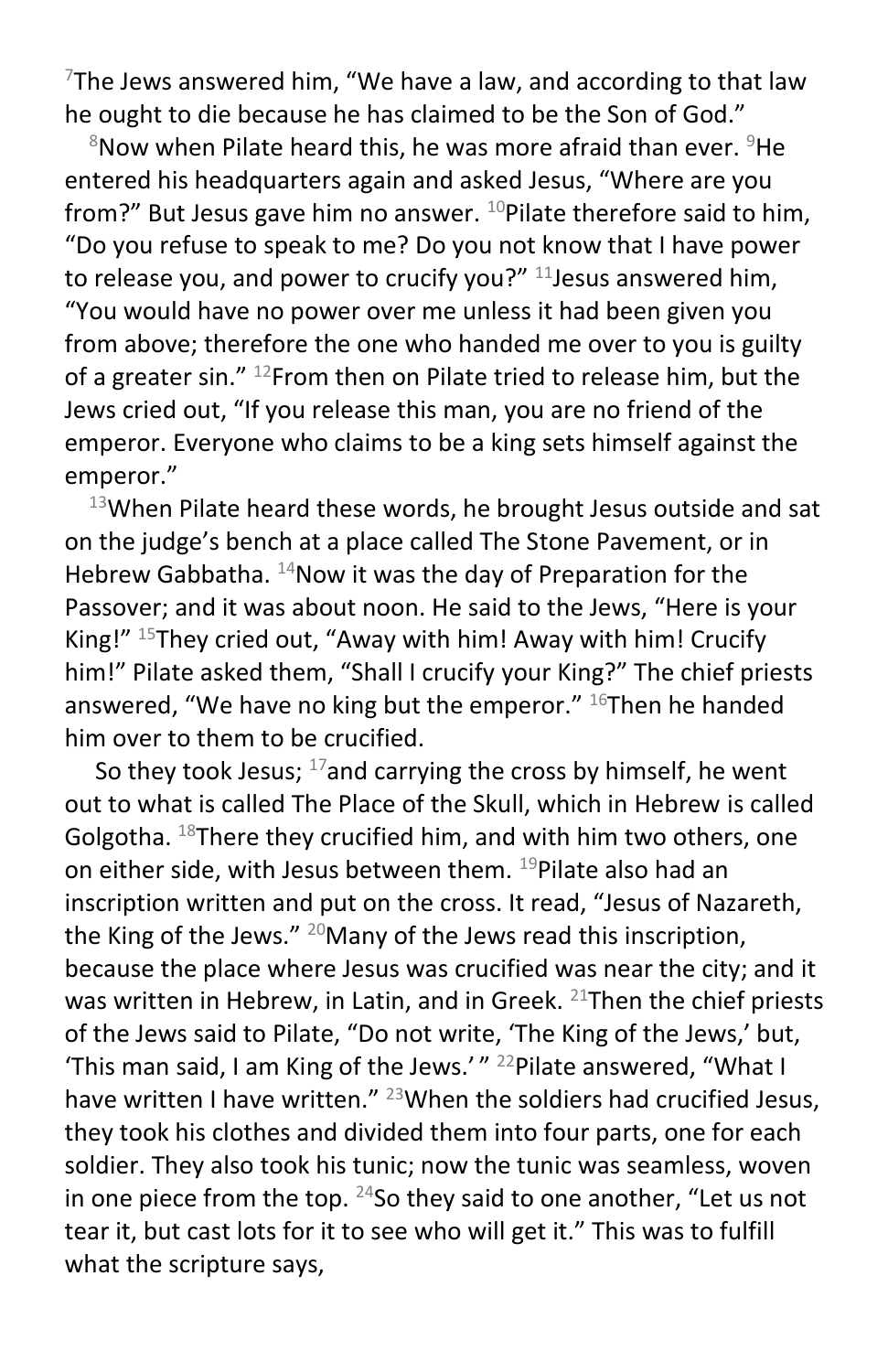"They divided my clothes among themselves,

and for my clothing they cast lots."

 $25$ And that is what the soldiers did.

Meanwhile, standing near the cross of Jesus were his mother, and his mother's sister, Mary the wife of Clopas, and Mary Magdalene.  $26$ When Jesus saw his mother and the disciple whom he loved standing beside her, he said to his mother, "Woman, here is your son." <sup>27</sup>Then he said to the disciple, "Here is your mother." And from that hour the disciple took her into his own home.

 $28$ After this, when Jesus knew that all was now finished, he said (in order to fulfill the scripture), "I am thirsty."  $^{29}A$  jar full of sour wine was standing there. So they put a sponge full of the wine on a branch of hyssop and held it to his mouth.  $30$ When Jesus had received the wine, he said, "It is finished." Then he bowed his head and gave up his spirit.

 $31$ Since it was the day of Preparation, the Jews did not want the bodies left on the cross during the sabbath, especially because that sabbath was a day of great solemnity. So they asked Pilate to have the legs of the crucified men broken and the bodies removed.  $32$ Then the soldiers came and broke the legs of the first and of the other who had been crucified with him.  $33$ But when they came to Jesus and saw that he was already dead, they did not break his legs.  $34$  Instead, one of the soldiers pierced his side with a spear, and at once blood and water came out.  $35$  (He who saw this has testified so that you also may believe. His testimony is true, and he knows that he tells the truth.)  $36$ These things occurred so that the scripture might be fulfilled, "None of his bones shall be broken."  $37$ And again another passage of scripture says, "They will look on the one whom they have pierced."

38 After these things, Joseph of Arimathea, who was a disciple of Jesus, though a secret one because of his fear of the Jews, asked Pilate to let him take away the body of Jesus. Pilate gave him permission; so he came and removed his body. <sup>39</sup>Nicodemus, who had at first come to Jesus by night, also came, bringing a mixture of myrrh and aloes, weighing about a hundred pounds. <sup>40</sup>They took the body of Jesus and wrapped it with the spices in linen cloths, according to the burial custom of the Jews.  $41$ Now there was a garden in the place where he was crucified, and in the garden there was a new tomb in which no one had ever been laid.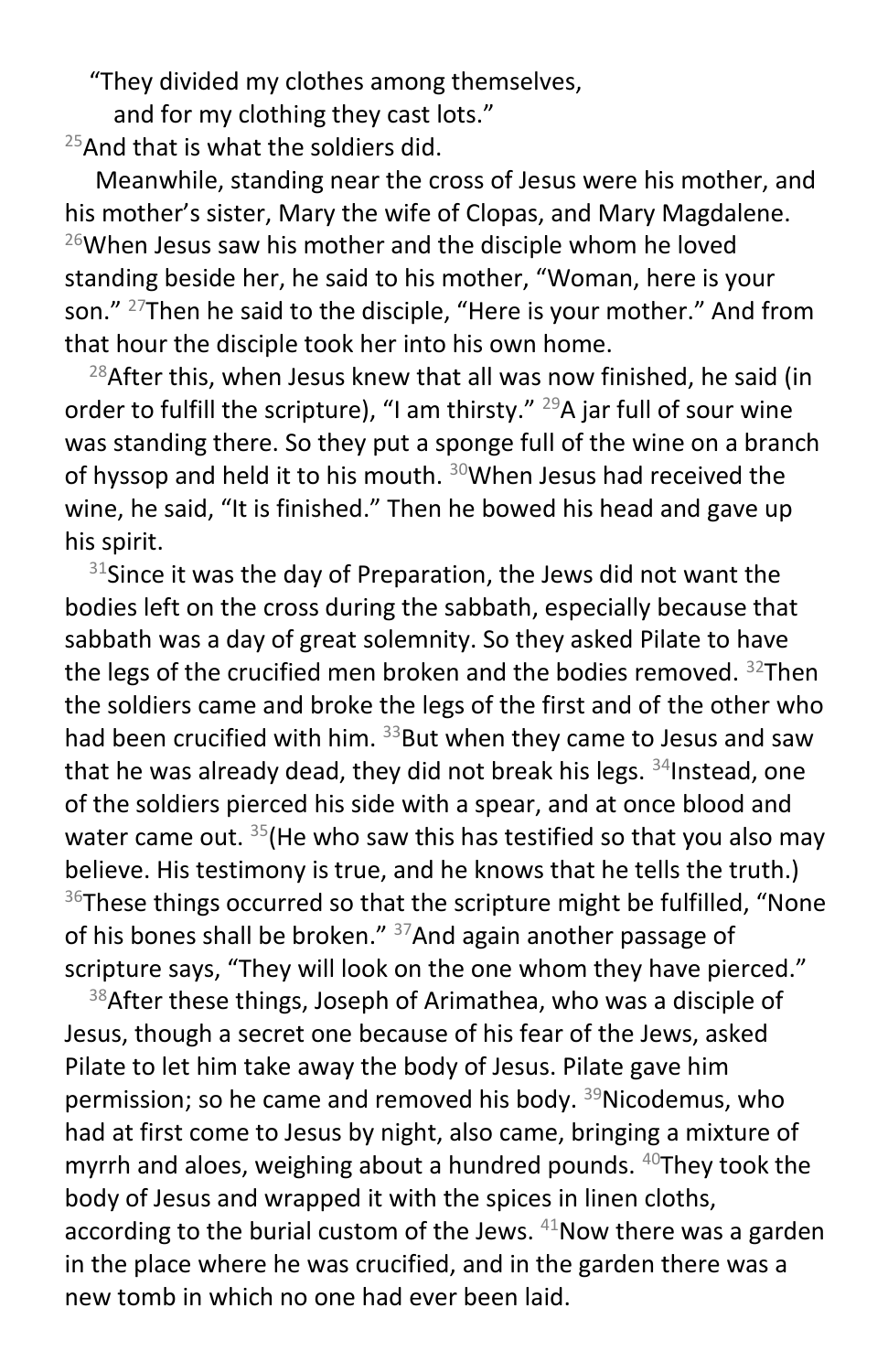$42$ And so, because it was the Jewish day of Preparation, and the tomb was nearby, they laid Jesus there.

*[The assembly is seated]*  **SERMON**

*[Please stand as you are able]* **HYMN OF THE DAY** *Sing, My Tongue (FORTUNATUS NEW)* **(ELW 356)** Text: Venantius Honorius Fortunatus, 530–609; tr. John Mason Neale, 1818–1866, alt. Music: Carl F. Schalk, b. 1929 All rights reserved. Reprinted/stre ONE LICENSE, License #A-723136. All rights Reserved.

## **BIDDING PRAYER**

Let us pray, brothers and sisters, for the holy church throughout the world.

Almighty and eternal God, you have shown your glory to all nations in Jesus Christ. By your Holy Spirit guide the church and gather it throughout the world. Help it to persevere in faith, proclaim your name, and bring the good news of salvation in Christ to all people. We ask this through Christ our Lord. **Amen.**

Let us pray for Bill Gafkjen our bishops, for Matt our pastor(s), for Kirsten, Mariah, Dave, Joyce, Dee, Norma and all servants of the church, and for all the people of God.

Almighty and eternal God, your Spirit guides the church and makes it holy.

Strengthen and uphold our bishops, pastors, other ministers, and lay leaders. Keep them in health and safety for the good of the church, and help each of us in our various vocations to do faithfully the work to which you have called us. We ask this through Christ our Lord. **Amen.**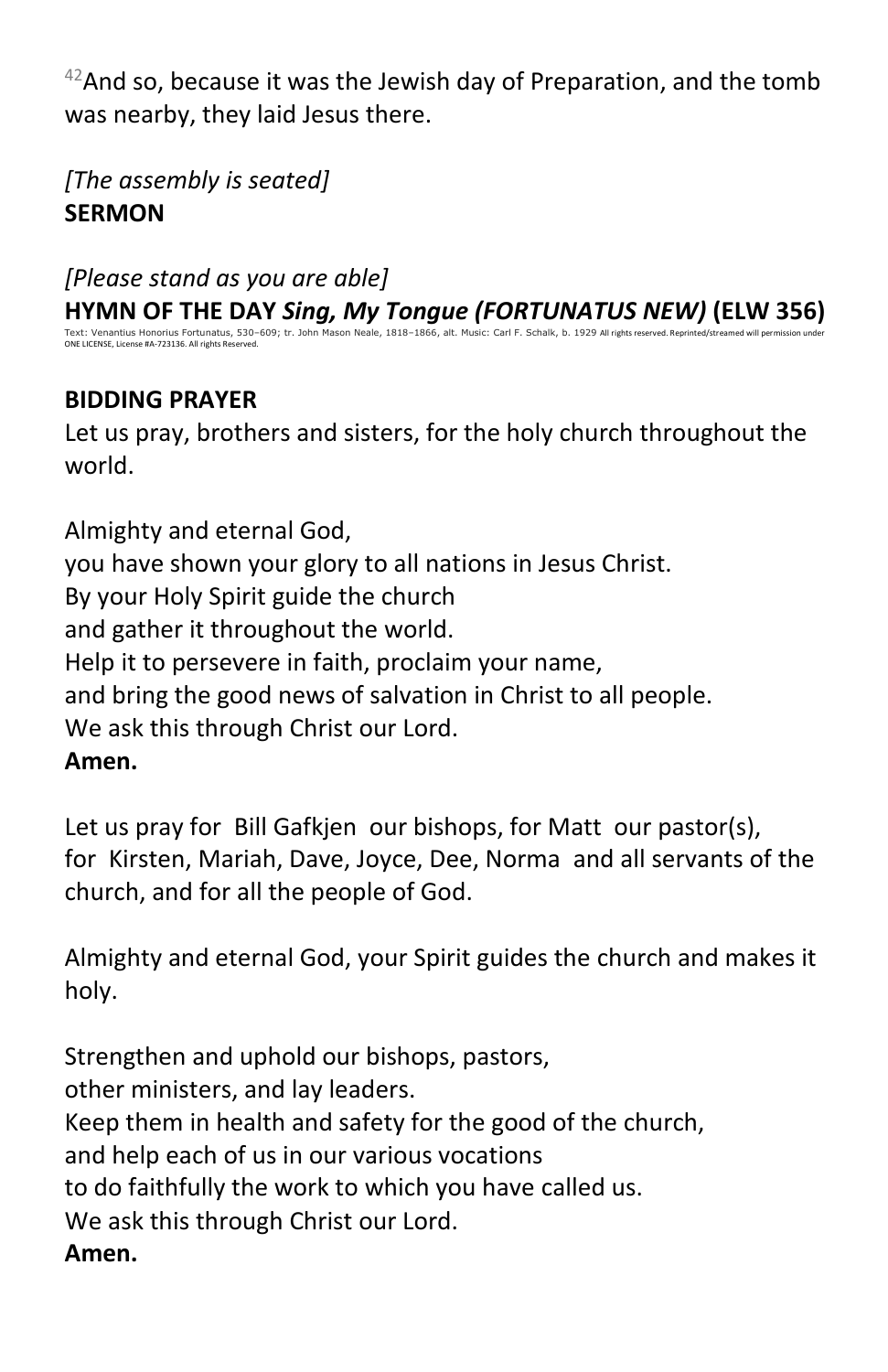Let us pray for those preparing for baptism.

Almighty and eternal God, you continue to bless the church. Increase the faith and understanding of those preparing for baptism. Give them new birth as your children, and keep them in the faith and communion of your holy church. We ask this through Christ our Lord. **Amen.**

Let us pray for our sisters and brothers who share our faith in Jesus Christ.

Almighty and eternal God, you give your church unity. Look with favor on all who follow Jesus your Son. Make all the baptized one in the fullness of faith, and keep us united in the fellowship of love. We ask this through Christ our Lord. **Amen.**

Let us pray for the Jewish people, the first to hear the word of God.

Almighty and eternal God,

long ago you gave your promise to Abraham and your teaching to Moses.

Hear our prayers that the people you called and elected as your own may receive the fulfillment of the covenant's promises.

We ask this through Christ our Lord.

**Amen.**

Let us pray for those who do not share our faith in Jesus Christ.

Almighty and eternal God, gather into your embrace all those who call out to you under different names. Bring an end to inter-religious strife, and make us more faithful witnesses of the love made known to us in your Son. We ask this through Christ our Lord. **Amen.**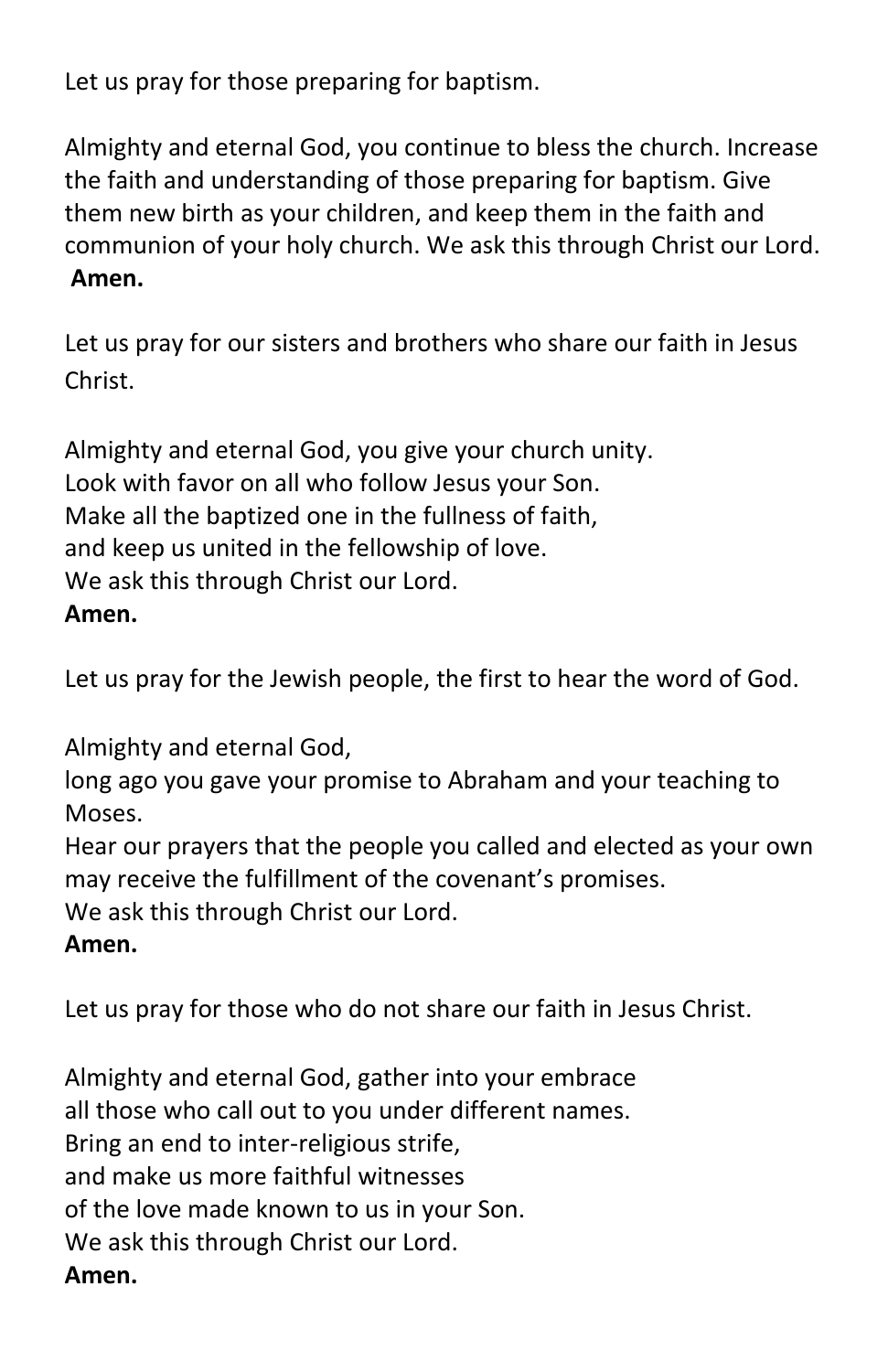Let us pray for those who do not believe in God.

Almighty and eternal God, you created humanity so that all may long to know you and find peace in you. Grant that all may recognize the signs of your love and grace in the world and in the lives of Christians, and gladly acknowledge you as the one true God. We ask this through Christ our Lord. **Amen.**

Let us pray for God's creation.

Almighty and eternal God, you are the creator of a magnificent universe. Hold all the worlds in the arms of your care and bring all things to fulfillment in you. We ask this through Christ our Lord. **Amen.**

Let us pray for those who serve in public office.

Almighty and eternal God,

you are the champion of the poor and oppressed. In your goodness, give wisdom to those in authority, so that all people may enjoy justice, peace, freedom, and a share in the goodness of your creation. We ask this through Christ our Lord. **Amen.**

Let us pray for those in need.

Almighty and eternal God, you give strength to the weary and new courage to those who have lost heart. Heal the sick, comfort the dying, give safety to travelers, free those unjustly deprived of liberty, and deliver your world from falsehood, hunger, and disease. Hear the prayers of all who call on you in any trouble,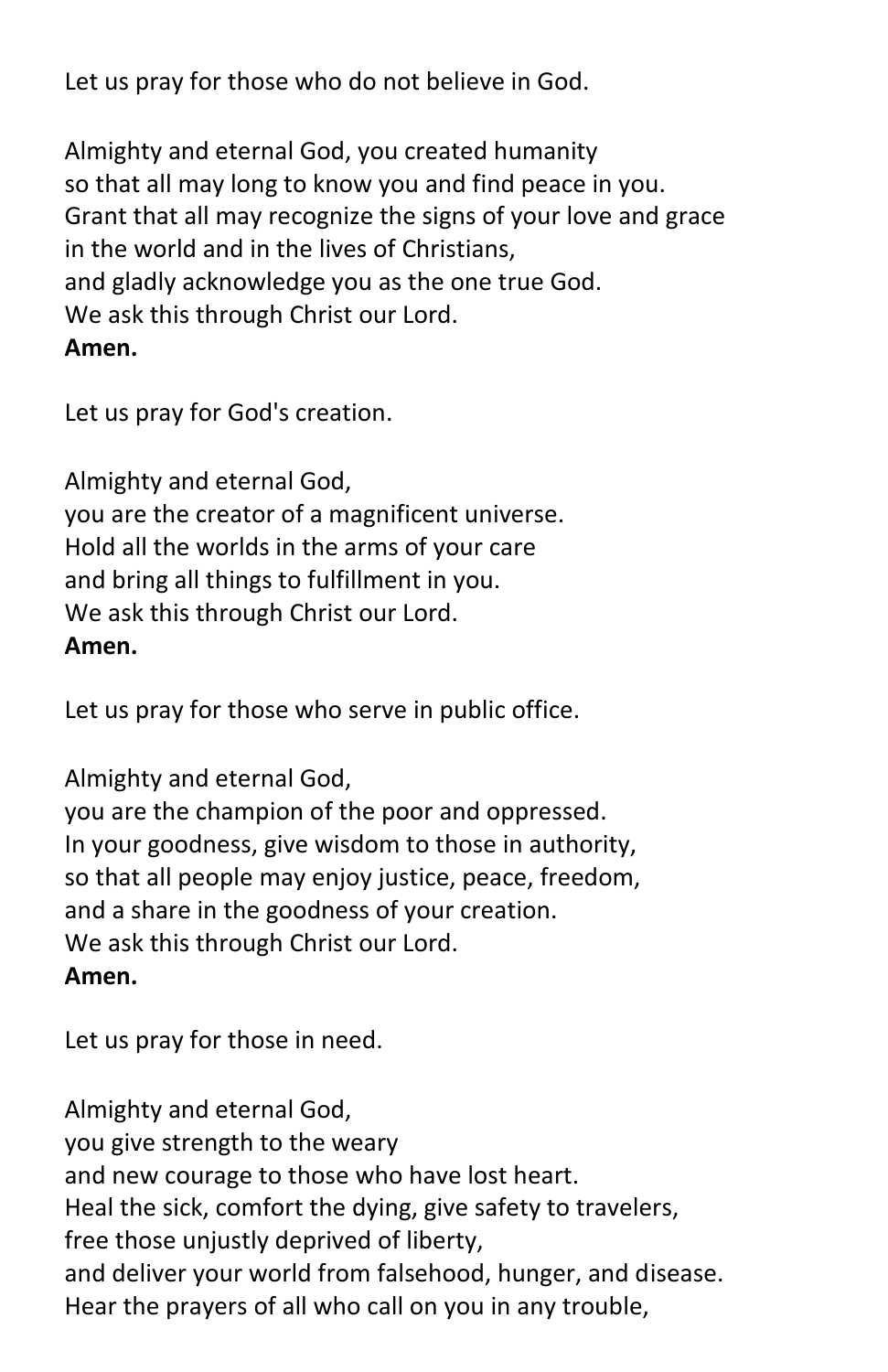that they may have the joy of receiving your help in their need. We ask this through Christ our Lord. **Amen.**

Finally, let us pray for all those things for which our Lord would have us ask.

**Our Father, who art in heaven, hallowed be thy name, thy kingdom come, thy will be done, on earth as it is in heaven. Give us this day our daily bread; and forgive us our trespasses, as we forgive those who trespass against us; and lead us not into temptation, but deliver us from evil. For thine is the kingdom, and the power, and the glory, forever and ever. Amen.**

### **PROCESSION OF THE CROSS**

Behold the life-giving cross, on which was hung the Savior of the whole world. **Oh, come, let us worship him.**

Behold the life-giving cross, on which was hung the Savior of the whole world. **Oh, come, let us worship him.**

Behold the life-giving cross, on which was hung the Savior of the whole world. **Oh, come, let us worship him.**